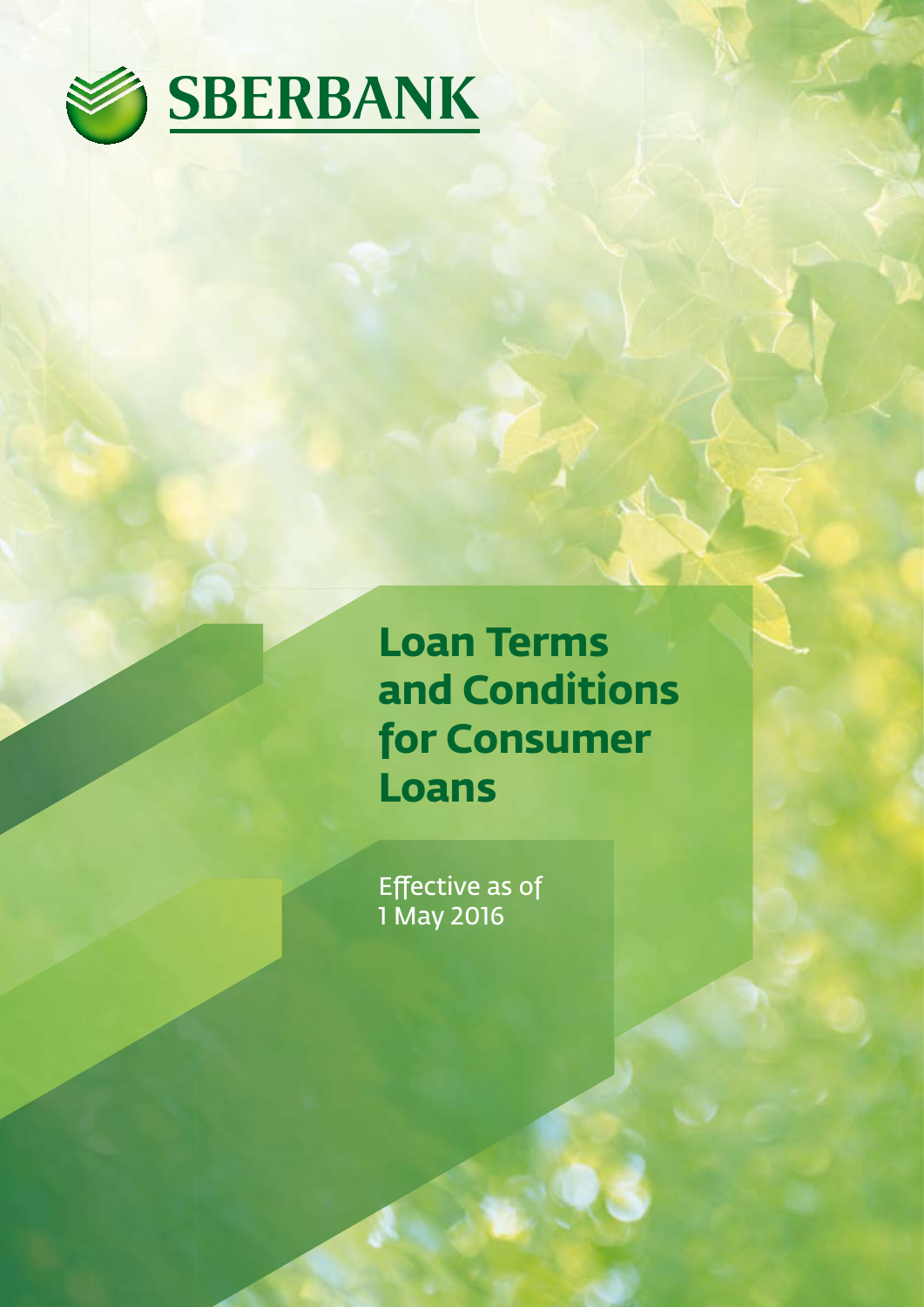### **Part I/ Introduction**

- (1) The following Loan Terms and Conditions for Consumer Loans ("Consumer Loan Terms and Conditions") stipulate the binding rules for consumer loans granted by Sberbank CZ, a.s., Co. Reg. No. 25083325, registered in the Commercial Register with the Municipal Court in Prague, File No. B 4353 ("Bank"), to its clients – consumers ("Applicant"/ "Client") under an application for consumer loan ("Application").
- (2) The Client has properly understood these Consumer Loan Terms and Conditions and in particular explicitly accepts the arrangements set forth herein and marked **bold**.

### **Part II/ Agreement**

- (1) The Application is the Applicant's/co-applicant's offer to the Bank to enter into a consumer loan agreement ("Agreement") pursuant to Section 2395 et seq. of Act No. 89/2012 Sb., the Civil Code, as amended ("Civil Code"), subject to the terms and conditions stated in the Application and the Consumer Loan Terms and Conditions. The Bank is in no way legally bound by the Application; all loans are discretionary. The deadline for the Bank to accept the offer is 30 calendar days, whereby the offer expires upon the lapse thereof.
- (2) The Applicant/co-applicant may obtain information on the Application status by calling the Bank's toll-free line one business day after the Application has been submitted to the Bank.
- (3) If the Application is accepted by the Bank, the Bank sends a loan acceptance letter to the Applicant's/co-applicant's address stated in the Application; confirming, in particular, that the Application has been accepted by the Bank and the loan has been granted with the stipulated parameters. If the Application is rejected by the Bank due to the negative results of a query made to the solvency database, the Bank notifies the Applicant/co-applicant as of the result and informs the same what database has been used; and does so by email / text message sent to the email address / telephone number stated by the Applicant in the Application or by post to the Applicant's mailing address (if no email address / telephone number was provided).
- (4) The Agreement is entered into once the loan acceptance letter is delivered by registered mail to the Applicant/ co-applicant. If the mail is returned as "undelivered", the effects of delivery come into force on the day on which the mail was returned to the Bank as undelivered.
- (5) For the purposes of the Agreement, the Client means the Applicant/co-applicant having executed the Agreement; for the purposes of the Application and the Consumer Loan Terms and Conditions, the Applicant includes also the respective co-applicant. In signing the Application, the Applicant and co-applicant authorise each other to receive all written documents sent to them by the Bank under the Agreement.
- (6) If the Application is signed by both the Applicant and the co-applicant, the Applicant and the co-applicant are liable for the commitments under the Agreement jointly and severally; with married couples being regulated by the rules for the community property of spouses.

#### **Part III/ Duty to Inform**

(1) The Client must notify the Bank immediately as of any changes in the data stated in the Application and, if so requested by the Bank, submit necessary documents evidencing such changes; whereby the relevant documents may further be requested by the Bank also in case of doubt as to the validity of the data stated in the Application. Failure to submit the requested documents is considered a breach of the Agreement.

### **Part IV/ Interest Rate and Payment Currency**

- (1) Consisting of the loan amount stated in the Application and the Application processing fee, the aggregate loan (and default interest, if any) bears interest at the rate stipulated in the Application calculated by the Bank using the "actual number of days/360" convention.
- (2) Any interest due and not paid by the Client on the respective due date may be added by the Bank to the outstanding principal.
- (3) If the loan is provided in a foreign currency, the Bank may request the Client to make all payments (principal, interest, additional costs) in the loan currency. If the currency in which the payments are to be made under the Agreement is replaced by EUR (as the EU legal tender), such payments must be made in EUR whereby such transition in no case entitles the Client to terminate the Agreement unilaterally.

### **Part V/ Drawdown and Repayment**

- (1) The loan is drawn down once the loan amount stated in the loan acceptance letter is remitted by the Bank to the current account(s) stated in the Application.
- (2) Unless explicitly agreed otherwise, the Bank allows the Client to draw down the loan after the agreed terms and conditions for drawing down the loan have been met by the Client and the respective loan security (if so agreed) is created and documented to the Bank. The loan cannot be drawn down in circumstances entitling the Bank to suspend/cancel the loan drawing under the Agreement (if so claimed by the Bank). The Client agrees that the loan may be drawn down as early as on the day on which the loan acceptance letter has been sent by the Bank).
- (3) The loan (incl. interest) is repaid by flat (annuity) monthly payments stated in the Application; on the calendar day of the respective month stated in the Application. If the payment day falls on other that the Business Day, the respective payment is due on the next Business Day. The loan payments remain unchanged for the entire loan term; with the exception of the final payment that corresponds to the outstanding loan balance.
- (4) A statement from the loan account stated in the loan acceptance letter is sent to the Client on an annual basis. If so requested by the Client, the Bank informs the Client about the loan payments in the form of an amortisation table issued free of charge at any time during the respective loan term.
- (5) Any payments due under the Agreement (loan payments, interest and fees) must be made by the Client by bank transfer to the loan repayment account designated by the Bank in the loan acceptance letter. If the loan repayment account is the Client's current account opened with the Bank, the Client must ensure that there are sufficient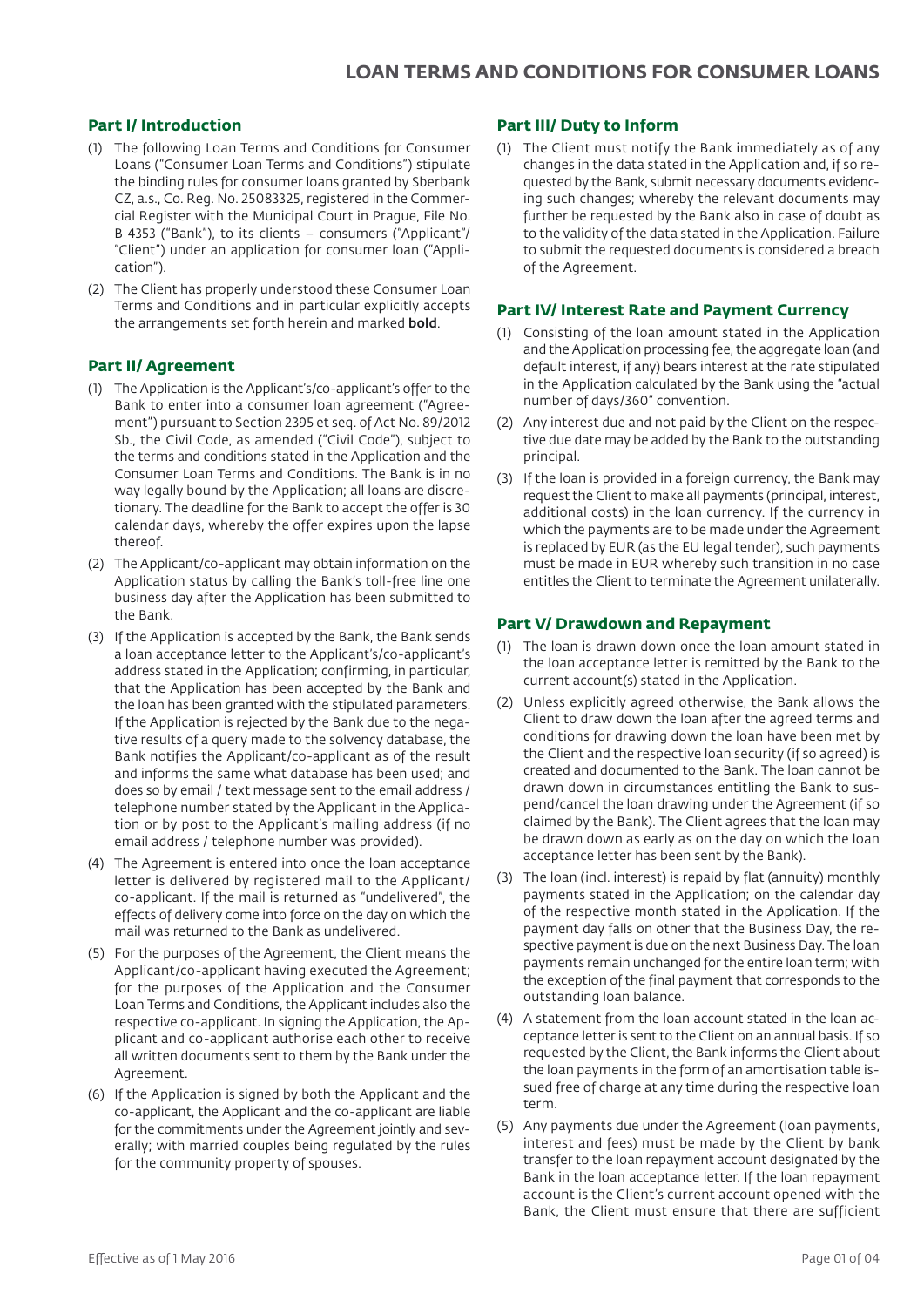funds deposited in such account on the payment day so that the payments due can be settled in the account currency by direct debit; the Client's consent thereto is not necessary.

- (6) The loan term expires on the last loan payment date stated in the Application. The Client may repay the loan before the date stipulated in the Agreement and do so by making an extraordinary (early) loan payment agreed with the Bank in writing at least 14 days in advance subject to an early repayment charge (if any) stipulated in the List of Fees.
- (7) Unless otherwise agreed by and between the Bank and the Client, the Client's payments made to discharge the Client's debt to the Bank are first used to cover the Bank's expenses and fees, default interest and regular loan interest, and only thereafter to repay the loan principal. If the Client is provided with several loans maturing on the same day and if the Client's payment is not sufficient to cover all loans, the Client's payment will be used to cover the loans at the Bank's discretion.
- (8) The Bank and the Client have agreed that the Bank may offset all its claims arising from or in connection with the Agreement, whether outstanding or non-outstanding, against any (even non-outstanding) claims recorded by the Client against the Bank; and in particular against claims for any payments made by the Bank in favour of the Client, Client's deposits at the Bank, any positive balance on any account(s) opened by the Client with the Bank in any currency, or non-outstanding claims of the Client against the Bank arising for any reason and in any currency. The Client's claims against the Bank cannot be unilaterally offset against any claim recorded by the Bank against the Client.

# **Part VI/ Bonus**

- (1) The Bank and the Client have agreed that if the Client repays the loan without a minor breach the Bank pays to the Client a bonus in the amount stipulated in the Application. The bonus is paid within five business days after the loan has been repaid. For the purposes hereof, the loan is deemed repaid without a minor breach if the Client is in no default on loan payments of CZK 200 for over 10 calendar days.
- (2) The Bank and the Client have further agreed that if the Client repays the loan without a major breach the Bank pays to the Client a bonus of one half of the bonus determined in Part VI/ Paragraph 1 hereof. The bonus is paid within five business days after the loan has been repaid. For the purposes hereof, the loan is deemed repaid without a major breach if:
	- a) The Client is in default for over 10 calendar days but less than 30 calendar days; and simultaneously
	- b) The outstanding amount does not exceed CZK 200; and simultaneously
	- c) The Client is in default only once, whereas other payments are made properly and on time or, as the case might be, without a minor breach.
- (3) The bonus is paid in the form of a rebate on the loan interest paid. The bonus is paid by the Bank to the Client by bank transfer to the Client's account stated in the Application.
- (4) The Client is not entitled to the bonus stated in Part VI/ Paragraph 1 or Part VI/ Paragraph 2 hereof if:
- a) The Client withdraws from the Agreement pursuant to Part VIII/ Paragraph 4 hereof.
- b) The Client makes an extra payment.
- c) The Client is in default on any payments for over 30 calendar days.
- d) The Client breaches the Agreement otherwise and fails to remedy the situation within 15 days after having been notified by the Bank thereof.

### **Part VII/ Costs and Payments, Agreement Termination**

- (1) The services provided by the Bank are subject to a fee stipulated in the List of Fees. The fees may be changed subject to the terms and conditions stipulated in Part Three/ Clause III of the General Business Terms and Conditions.
- (2) The annual percentage rate (APR) for a consumer loan is understood to be the percentage share of the outstanding amount that the Client must pay to the Bank in the period of one year.
- (3) In case of a loan payment default, the Bank may charge default interest from the day of the loan payment default until full repayment of the outstanding amount and do so at the rate stipulated in the List of Fees for unauthorised current account overdrafts; and charge also the default interest on the outstanding interest not paid by the Client properly and on time.
- (4) Agreements executed for an indefinite period may be terminated by either party in writing without reason. If terminated by the Client, the Agreement is terminated subject to a period of notice of one month; whereby the Client undertakes to repay the loan prematurely. If terminated by the Bank, the Agreement is terminated subject to a period of notice of two months. The period of notice commences on the day the respective notice is delivered; no loans can be drawn down during the period of notice.
- (5) Agreements executed for a definite period may be terminated by either party in writing without reason. If terminated by the Client, the Agreement is terminated subject to a period of notice of one month; whereby the Client undertakes to repay the loan prematurely. If terminated by the Bank, the Agreement is terminated subject to a period of notice of two months. The period of notice commences on the day the respective notice is delivered; no loans can be drawn down during the period of notice.

# **Part VIII/ Breach**

- (1) A breach is any circumstance that could result in a substantial change in the terms and conditions under which the Agreement was entered into and that may, in the Bank's opinion, threaten the proper performance of the Client's duties and obligations to the Bank, in particular:
	- a) The Client commits a material breach of any provision of the Agreement and no other case of a breach occurs.
	- b) The Client commits a minor breach of the provisions of the Agreement and fails to remedy the situation within 15 days after having been notified by the Bank thereof, provided no other case of a breach occurs.
	- c) The Bank discovers circumstances that may threaten the loan's repayment to the Bank (especially consid-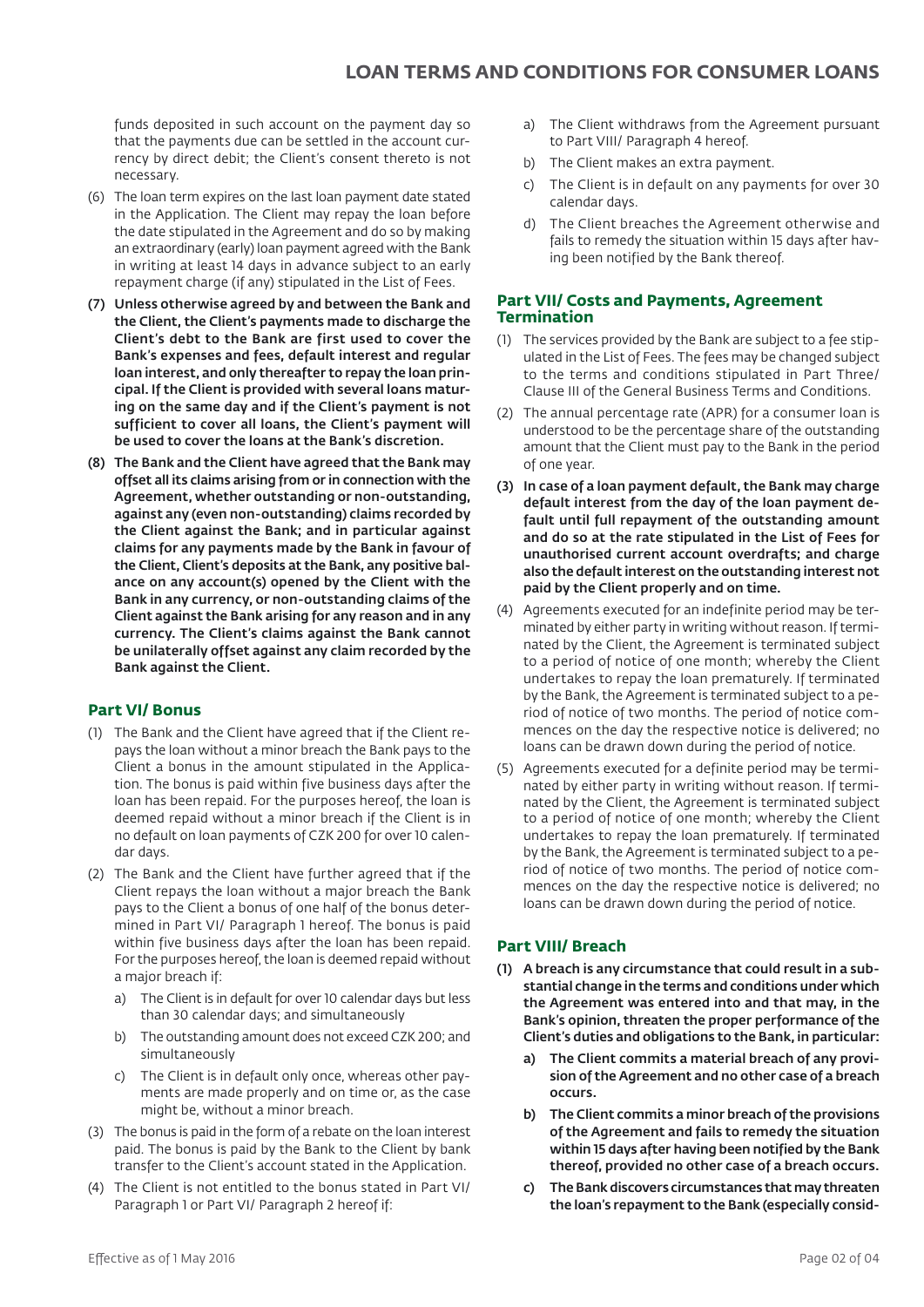#### erable deterioration of the Client's financial standing, the Client's inability to pay, pending insolvency proceedings, distraint order, etc.).

- d) During the loan approval process, the Client has failed to inform the Bank about circumstances that could result in an increased risk as to the loan repayment; or has provided the Bank with untrue, distorted or incomplete information.
- e) The Client is in default on any payment for over 14 days.
- (2) If a breach occurs, the Bank may undertake one or more of the following measures at its discretion:
	- a) declare due, whether in full or in part, the entire remaining amount of all loans and related charges and interest, enumerated as at the day stated in the declaration, regardless of the agreed loan term; whereby the stated amount and related charges and interest must be paid by the Client within 15 days after the respective notice has been delivered to the Client;
	- b) block the funds deposited in the Client's current or time (deposit) accounts opened with the Bank;
	- c) offset all its claims arising from or in connection with the Agreement, whether outstanding or non-outstanding, against any (even non-outstanding) claims recorded by the Client against the Bank; and in particular against claims for any payments made by the Bank in favour of the Client, Client's deposits at the Bank, any positive balance on any account(s) opened by the Client with the Bank in any currency, or non-outstanding claims of the Client against the Bank arising for any reason and in any currency;
	- d) require additional loan security;
	- e) limit or fully suspend the loan drawing; and notify the Client thereof (and specify the reasons) in advance or, if not possible to do so, without undue delay after such circumstances have arisen;
	- f) withdraw from the Agreement;
	- g) claim a contractual penalty pursuant to Section 2048 et seq. of the Civil Code of CZK 50,000 for each breach of the Agreement without prejudice to the Bank's right to claim damages;
	- h) realise the security;
	- i) terminate the loan drawing (remaining portion) with effect from the day the respective notice of termination is delivered to the Client; and
	- j) take other legal measures (if any).
- (3) The Bank may additionally withdraw from the Agreement and declare the entire remaining loan amount due if the Client breaches another agreement with any third party or another agreement entered into with the Bank and if such breach may, in the Bank's opinion, negatively affect the Client's ability to fulfil the Client's commitments under the Agreement; and do so with effect from the day the respective notice of withdrawal is delivered to the Client whereby the Client must settle the Client's debts to the Bank under the Agreement, including all interest and fees, within 15 days thereafter.
- (4) The Client may withdraw from the Agreement without reason within 14 days after having entered into the Agreement. If the Agreement does not contain the information

stipulated in Section 6(1) of Act No. 145/2010 Sb., governing the consumer loans, the withdrawal period does not end earlier than 14 days after the missing information has been provided by the Bank to the Client. A notice of withdrawal served by the Client must be made in writing whereby the withdrawal period is considered to be preserved if the notice of withdrawal is sent to the Bank in paper form or through another permanent data carrier no later than on the last day of that period. If the Agreement has been withdrawn as stipulated herein, the Client must pay to the Bank the loan principal drawn as well as the interest to which the Bank would be entitled had the Agreement been not withdrawn for the period from the day when the loan was drawn dawn to the day when the Client repaid the principal; and do so without undue delay within 30 days after the notice of withdrawal has been sent to the Bank.

- (5) If the Bank or a third party provides the Client with an additional Agreement-related service under a contractual relationship between the third party and the Bank, the respective arrangement is also terminated upon withdrawal from the Agreement. The agreement for the current account through which the loan is repaid in accordance with Part V/ Paragraph 5 hereof is deemed an additional service and as such is terminated upon withdrawal from the Agreement only if:
	- The Client explicitly stated in the notice of withdrawal from the Agreement that the impacts of the withdrawal should also concern the agreement for the given current account. Or
	- b) No payment transactions were performed on the given account before the Agreement was entered into.

In other cases, the agreement for the given current account is not deemed an additional service and the account is not cancelled upon withdrawal from the Agreement.

- (6) If the Bank or the Client withdraws from the Agreement, the obligation ceases to exist at the moment the withdrawal becomes effective.
- (7) The Client represents and warrants that the Client is aware of the value of performance provided to the Client by the Bank under the Agreement; and explicitly waives the Client's right to claim the termination of the Agreement and restoration of the rights.
- (8) The Bank may assign its rights and responsibilities ensuing from or in connection with the Agreement to any third party; to which the Client explicit agrees. The Client may assign the Client's rights and responsibilities ensuing from or in connection with the Agreement to any third party only if so previously approved by the Bank.
- (9) The Bank is not obligated to accept any payment from any party other than the Client.

### **Part IX/ Final Provisions**

- (1) If any provision of the Agreement or part thereof is or becomes invalid or unenforceable, the remaining provisions of the Agreement or parts thereof remain valid and enforceable.
- (2) The Agreement may be changed and/or amended only in writing. The Consumer Loan Terms and Conditions may be amended by the Bank as stipulated in Part Three/Clause III of the General Business Terms and Conditions (with the